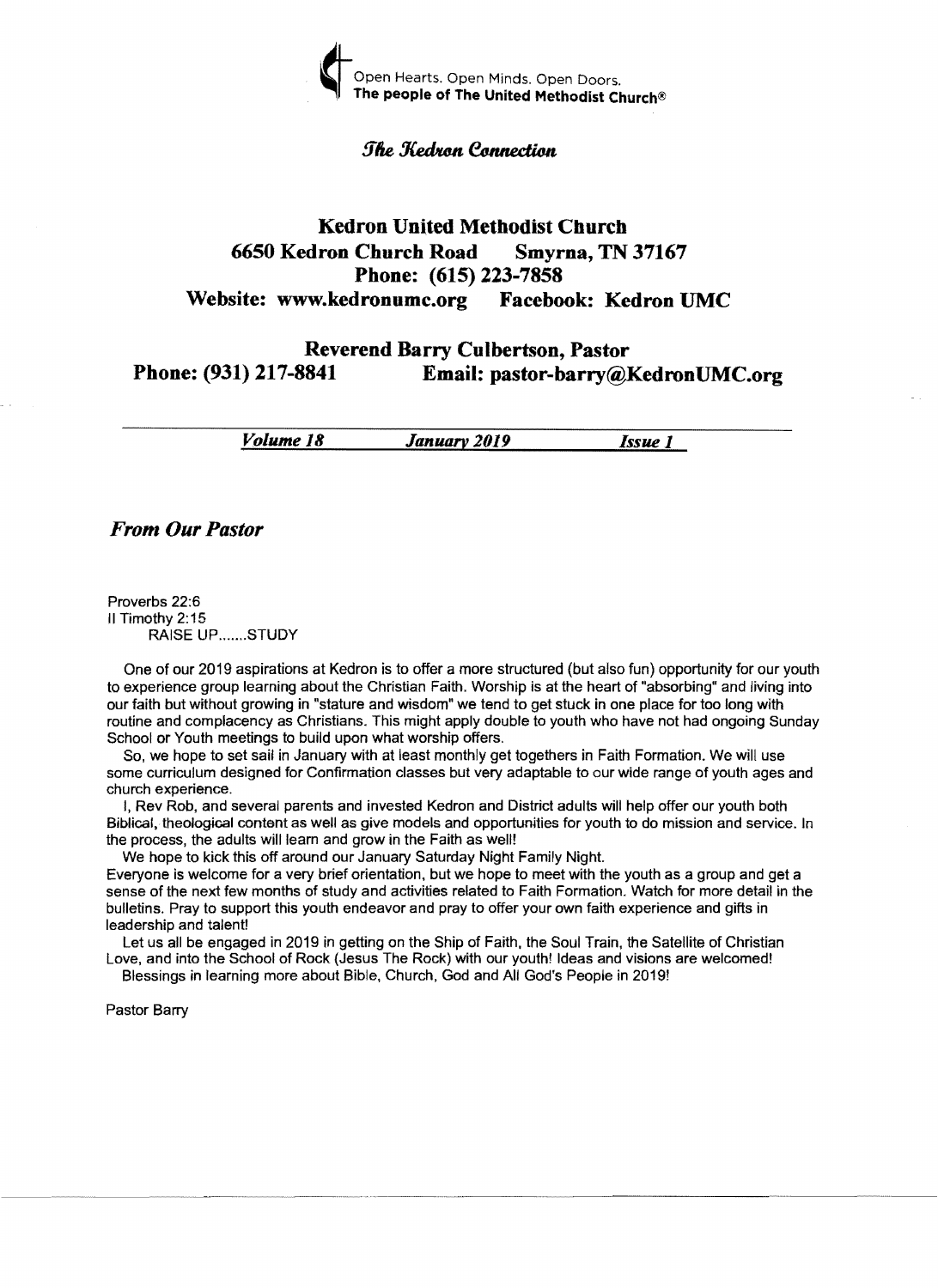## Men's Breakfast

The Men's Breakfast will be Saturday, January 5. Breakfast will be served at 8:00 a.m. in the fellowship hall. This will be a time of good fellowship and good food.

## Fellowship Supper

There will not be a First-Wednesday Supper January or February. Plan to be with us when the suppers resume in March.

#### Bible Study

The Bible Study led by Rev. Travis Perry continues. The group meets at the home of Lytle Hodge on Tuesdays at *10* a.m. The address is 507 Hazelwood Drive, Smyrna.

#### Bucket Offerings

In January our bucket offerings at Sunday morning worship will be donated to our local food bank.

#### Happy Birthday to:

| <b>Katelyn Patterson</b> | January 11 |
|--------------------------|------------|
| <b>Shannon Stacey</b>    | January 11 |
| Myron Palmer             | January 15 |
| Lynn Lee                 | January 22 |
| Shana Stacey             | January 24 |

#### Food Bank

You may bring food donations for the local food bank to the church the fIrst and second Sundays of the month. Place the food items on the pew in the narthex. The food will be delivered to our local food bank. The suggested item for January is peanut butter. All non-perishable foods are accepted and appreciated.

## Laity Meeting

The Rutherford County Laity Fellowship is scheduled to meet on January 28 at the MTSU Wesley Foundation, 216 College Heights St., Murfreesboro. The meeting will begin at 6:30 p.m.

Matthew  $1:21$  spoken by an angel of the Lord was the quotation in the Dec. newsletter.

## Administrative Council Meeting

Our first 2019 Administrative Council meeting will be January 20. The meeting will begin at 1:00 p.m. New members of the Council and committees will begin service on January 1.

#### Thank You

Many thanks to all who helped with our Advent and Christmas activities. The Advent moments were very beautiful; the Christmas program written and directed by De1ann Dunbar, the program's participants, the costumes, the choir music, Pastor Barry's words, the time of snacks and fellowship and cards were all very meaningful.

#### Who said this?

"By the tender mercy of our God, the dawn from on high will break upon us, to give light to those who sit in darkness and in the shadow of death, to guide our feet into the way of peace."

> -NRSV  $(hint - Book of Luke)$

# Recipe for a Happy New Year

Take 12 whole months. Clean them thoroughly of all bitterness, hate, and jealousy. Make them just as fresh and clean as possible. Now cut each month into 28, 30, or 31 different parts, but don't make up the whole batch at once. Prepare it one day at a time out of these ingredients.

Mix well into each day one part of faith, one part of patience one part of courage, and one part of work. Add to each day one part of hope, faithfulness, generosity, and kindness. Blend with one part prayer, one part meditation, and one good deed. Season the whole with a dash of good spirits, a sprinkle of fun, a pinch of play, and a cupful of good humor.

Pour all of this into a vessel of love. Cook thoroughly over radiant joy, garnish with a smile, and serve with quietness, unselfishness, and cheerfulness. You're bound to have a happy new year.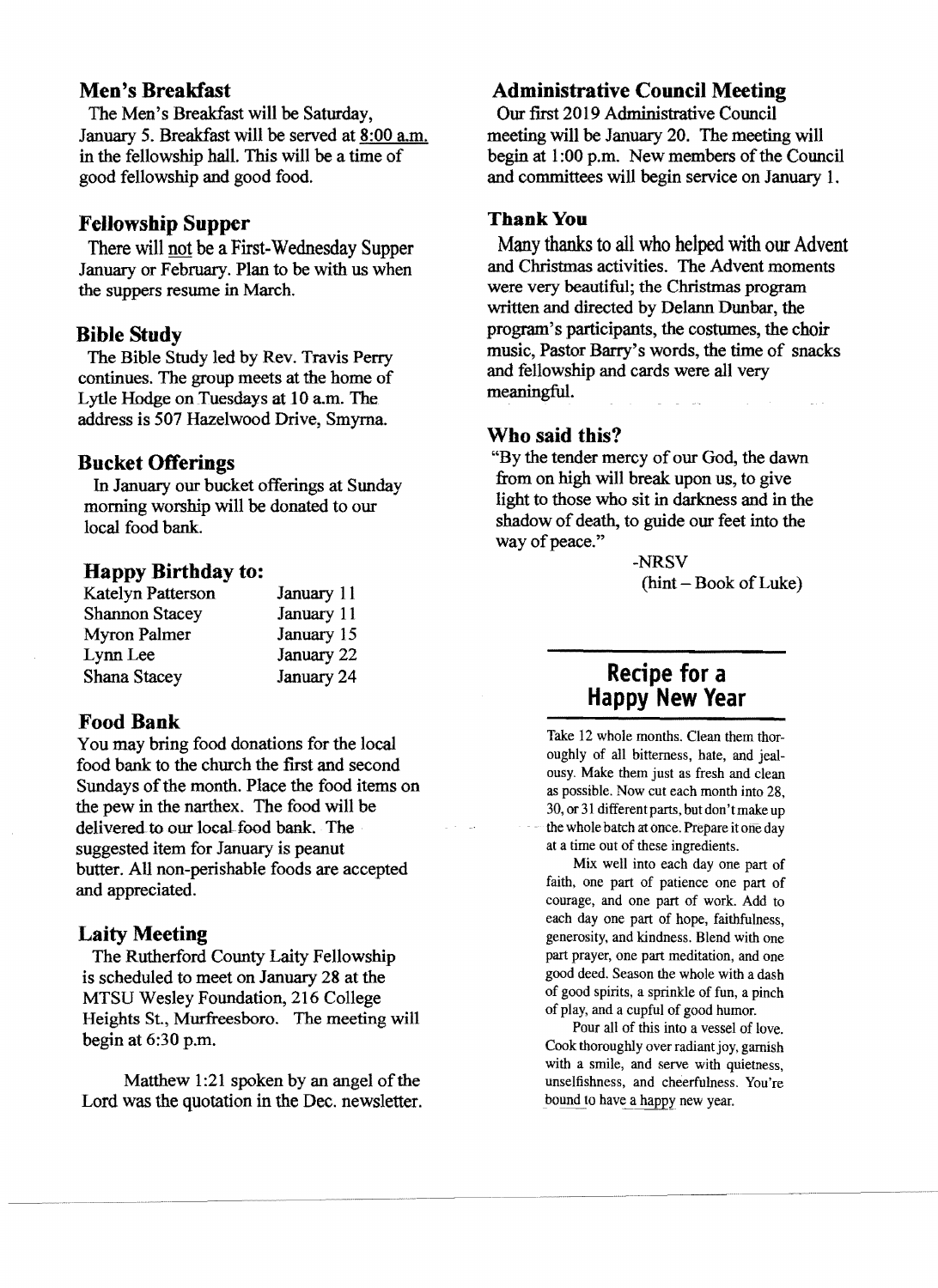# **Another Road**

Putting the Christmas decorations away is never as much fun as putting them up. The mood of excitement and anticipation may be gone. What was a joy in December becomes just another chore in January.

More importantly, what happens after the decorations are put away? Does life return to normal? Does the spirit of Christmas get packed away in a box along with the lights and the ornaments, or does it stay to transform you and guide you throughout the new year?

The year begins with the feast of the Epiphany celebrating the arrival of the magi - foreigners who came to worship the Christ child. We are familiar with the exotic gifts they bring and the fact that they follow a star which leads them to Bethlehem. Yet their return journey is no less important.

Matthew 2: 12 tells us that "having been warned in a dream not to return to Herod, they left for their own country by another road." After our annual encounter with the infant Messiah at Christmas time, we have a choice: return to life, normal and unchanged, letting Christmas be just another festival. Or, like the magi, we can return by another road. We can move forward as different people, setting out on a new path of discipleship, guided by the one who came to change the world.

-Logos Productions

## **January Calendar**

Saturday, January 5: 8:00 a.m. Men's Breakfast Sunday, January 6: Epiphany of the Lord<br>8:45 a.m. Sunda 8:45 a.m. Sunday School<br>9:30 a.m. Worship Servic Worship Service Tuesday, January 8:<br>10:00 a.m. Bible **Bible Study** Sunday, January 13:<br>8:45 a.m. Sun Sunday School 9:30 a.m. Worship Service Tuesday, January 15: 10:00 a.m. Bible Study January 18-25 Week of Prayer for Christian Unity-Sunday, January 20:<br>8:45 a.m. Sund Sunday School 9:30 a.m. Worship Service 1 :00 p.m. Administrative Council Tuesday, January 22: 10:00 a.m. Bible Study Sunday, January 27: 8:45 a.m. Sunday School 9:30 a.m. Worship Service 10:30 a.m. February newsletter information due

Tuesday, January 29: 10:00 a.m. Bible Study